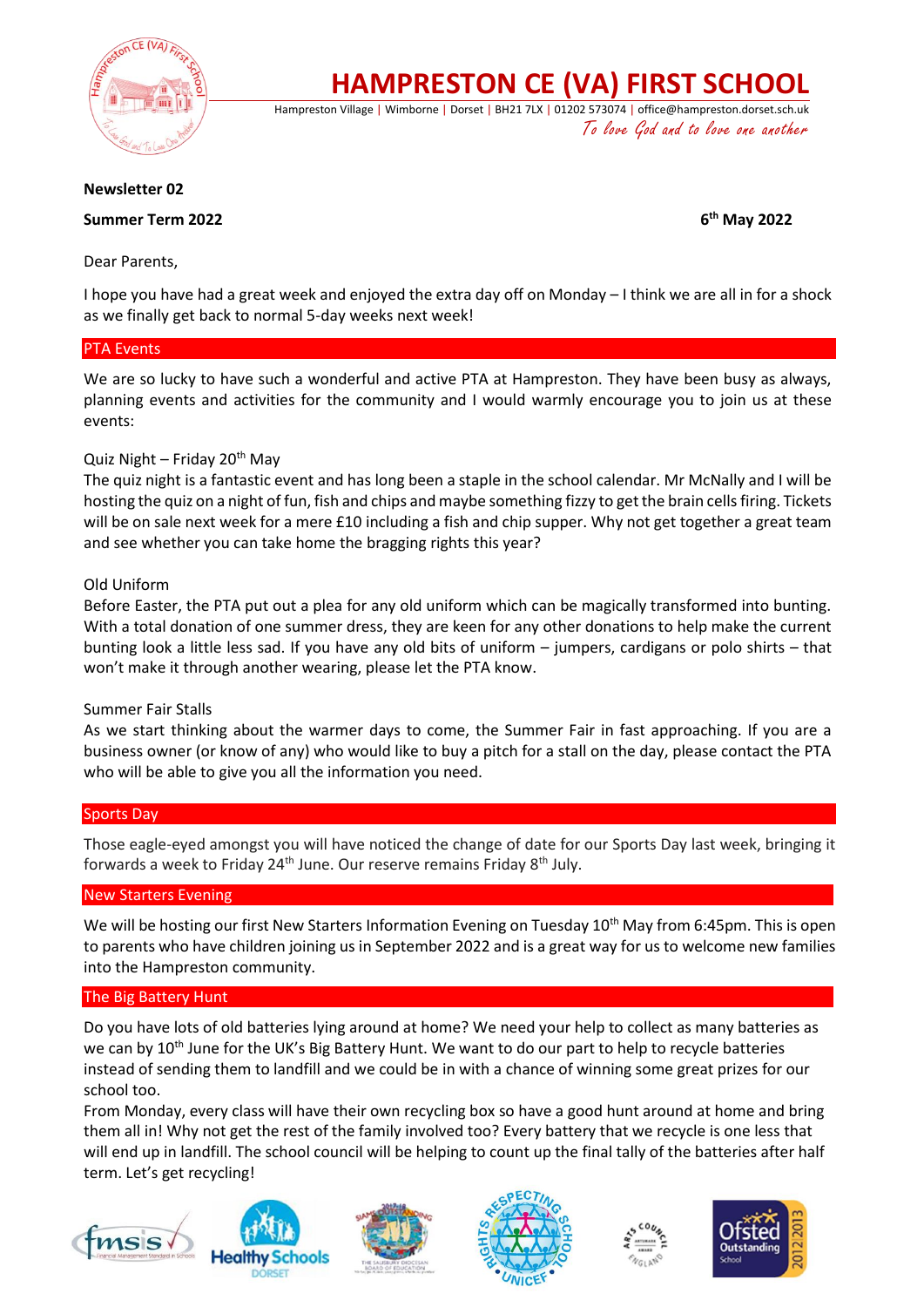#### Weekly Presentation Prizes

At Hampreston, we want every single child to be proud of the way they present their work in their books. This week we were most impressed with the excellent effort made by the following children:

Reception Sophia Year 1 Lorenzo Year 2 Amelia Year 4 Dexter

Who will it be next week?

#### Parking

Despite a gentle reminder last week, I continue to hear of parents not being considerate when driving in the lane or when parking. We work hard to foster great relationships with our local community and they are usually a very understanding bunch. However, this is still a narrow lane with a working farm at the far end. As such, please remember not to block access to homes or fields and not to turn on resident's driveways. I would also encourage anyone visiting the school during the day, or those who arrive a little earlier for drop off and collection, to use the church lane for parking in the first instance. Thanks for your understanding.

#### Jubilee Party

Finally, on a positive note, we will be holding a Jubilee Party on our last day of the half term, Friday  $27<sup>th</sup>$ May. This will be in place of our usual Fun Run and will be a way of celebrating Her Majesty the Queen's Platinum Jubilee. Staff are still concocting the final arrangements for the afternoon, but we would invite you to put that afternoon in the diary because we are hoping you will be able to join us for the latter part of the afternoon. More information will be with you soon, but in the meantime, you might want to brush up on your 'scone etiquette' – is it 'scone-like-stone' or 'scone-like-gone', 'jam-then cream' or 'cream-then-jam'. Naturally, I will give you the right answer on the day!!

Whatever you are up to this weekend, I hope you all have a happy and safe one.

Yours sincerely,

him Will

**Mr. T. Williams Headteacher**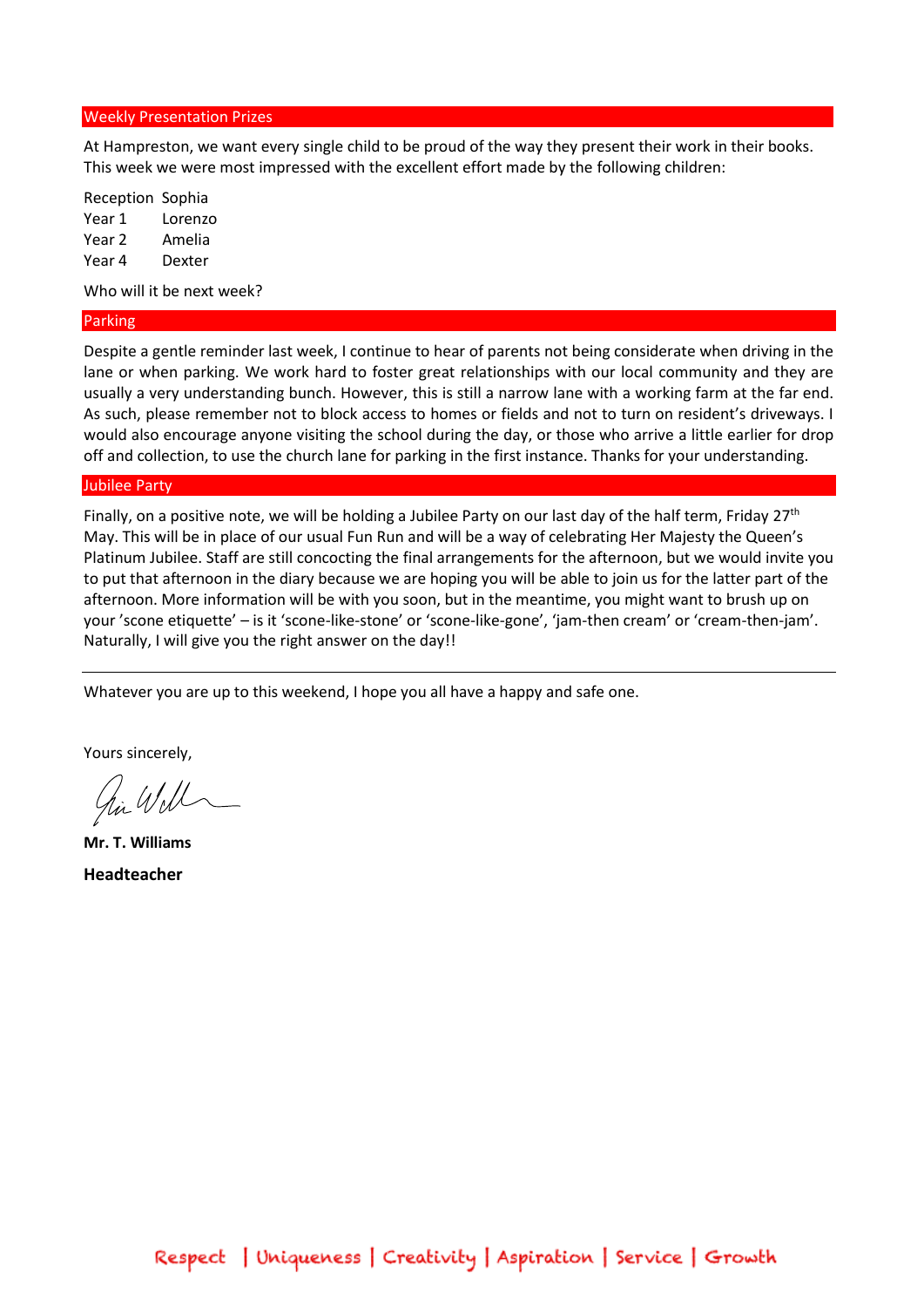# **This Week:**

To help support you at home and to spark conversations about learning, here is what the children have been covering this week.

|                               | <b>English</b>                                                                                                                                                                                                                                                                                                                                                                       | <b>Mathematics</b>                                                                                                                                                                                                                                                                                                                                                                                                 |
|-------------------------------|--------------------------------------------------------------------------------------------------------------------------------------------------------------------------------------------------------------------------------------------------------------------------------------------------------------------------------------------------------------------------------------|--------------------------------------------------------------------------------------------------------------------------------------------------------------------------------------------------------------------------------------------------------------------------------------------------------------------------------------------------------------------------------------------------------------------|
| Reception                     | In English this week, we have been practising all of the<br>phase 3 sounds in longer words. We have learnt new<br>phase 4 tricky words and also read the story of What the<br>Ladybird heard which we have used to base our writing on.                                                                                                                                              | In maths, we have been learning to count back on a<br>number line to subtract both practically and by drawing<br>too.<br>In let's explore it has been ladybird and minibeast themed<br>learning through play and the children have really enjoyed<br>bug hunting and much more!                                                                                                                                    |
| $\blacktriangleright$<br>Year | This week in English, we have used our fantastic<br>Superworm story plans to begin writing a story. The<br>children have worked extremely hard and they are<br>becoming much better at writing in full sentences that<br>make sense! Throughout the week, the children have been<br>encouraged to go back and check their work for mistakes;<br>a skill we will continue to work on. | In maths, we have studied arrays. We have learnt that an<br>array is an arrangement of complete rows and columns;<br>rows go across and columns go from top to bottom. Some<br>children have even been able to derive repeated addition<br>number sentences from arrays. For example, the repeated<br>addition for an array with 3 arrays and 5 columns could be<br>$5 + 5 + 5 = 15$ or $3 + 3 + 3 + 3 + 3 = 15$ . |
| $\sim$<br>Year                | This week in English we have looked in detail at the day<br>Mary Anning found the Ichthyosaur. The children have<br>thought carefully about what happened on that day and<br>how Mary may have felt when she discovered the skull.<br>The children have written a diary entry from that day<br>putting themselves in Mary's shoes.                                                   | In Maths this week we have completed our unit on shape<br>and started looking at fractions. So far the children have<br>recognised equal and unequal shapes before going to on<br>to recognise and find half. The children have picked up the<br>concepts really quickly and I have been impressed with<br>their continued enthusiasm during a busy week.                                                          |
| $\mathsf{c}$<br>Year          | Year 3 have learnt persuasive techniques this week and<br>used them to write a powerful formal letter to Mr Craven,<br>persuading him not to destroy the Secret Garden. Our<br>spelling focus will be on words spelt with the letter 'y' that<br>makes the sound 'i' (e.g. pyramid).                                                                                                 | The children are loving fractions and now understand what<br>tenths are. They can also add parts to make a whole. We<br>finished the week with an investigation about ice cream<br>flavours which required them to find a way of working<br>systematically.                                                                                                                                                        |
| Year 4                        | This week the children have been learning about the<br>discovery of Tutankhamun's tomb by Howard Carter. They<br>have conducted their own research into this event and<br>have been looking at the features of newspapers in<br>preparation of writing their very own newspaper article<br>detailing the incredible find.                                                            | In maths we have been looking at decimals. The children<br>have shown that they can recognise the tenths and<br>hundredths in a decimal and use this knowledge to order<br>them (in both ascending and descending order) and also to<br>round them to the nearest whole number. They have also<br>applied this knowledge to real world problems by working<br>together to solve tricky reasoning questions.        |